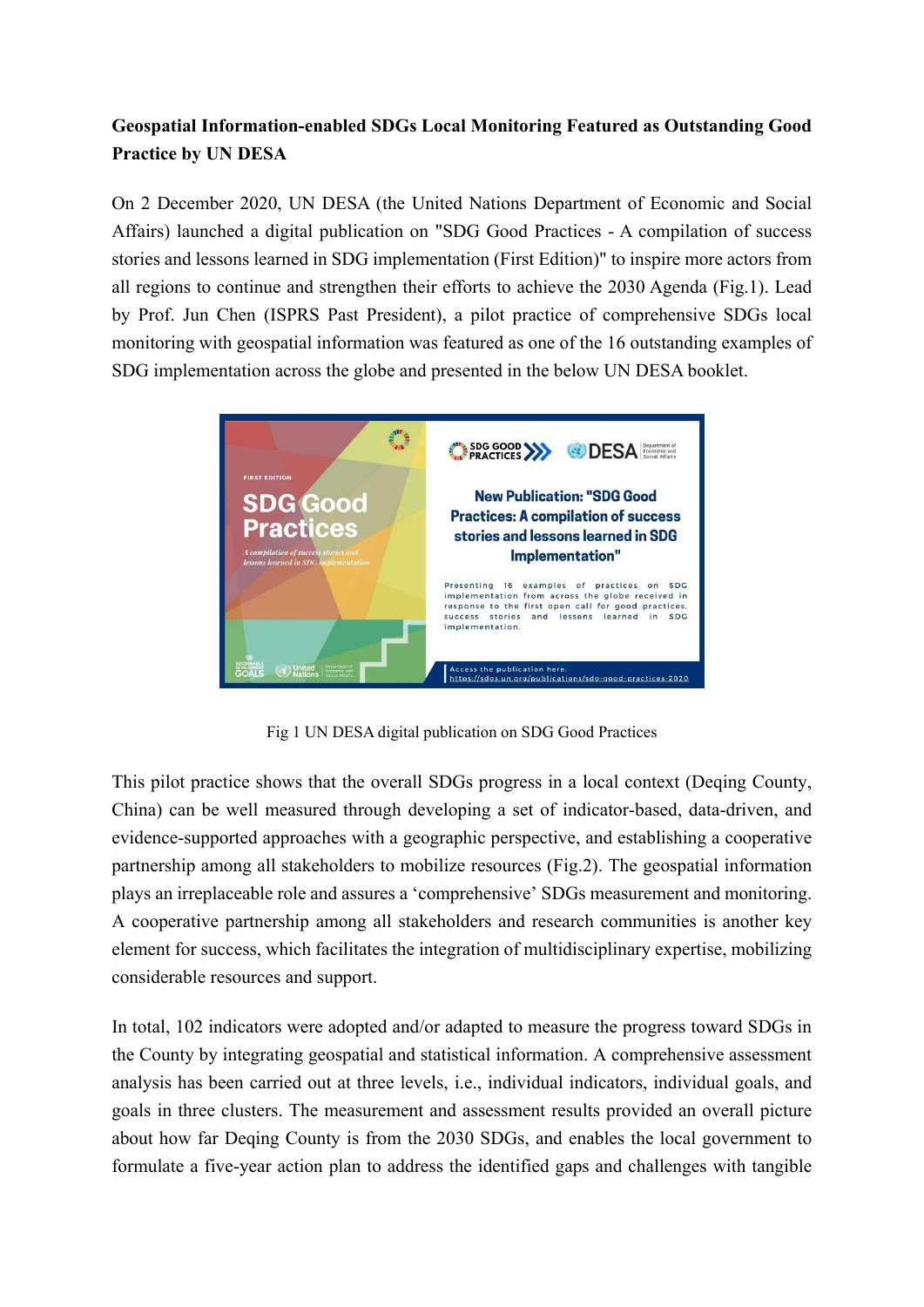actions and allocated resources. The results of this project were presented and showcased at the first United Nations World Geospatial Information Congress, held from 19–21 November 2018. The project was awarded the Geospatial World Excellence Award in 2019.



Fig 2 Comprehensive measurement and assessment of the progress towards SDGs by integrating geospatial and statistical information

These 16 featured outstanding good practices were selected from more than 700 submissions of the first open call for good practices, success stories and lessons learned in SDG implementation, promoted by UN DESA between 2018 and 2019. The hundreds of submissions were from governments, international organizations, civil society, private sector, local governments, academia and others of 96 countries and 91 national governments. They were reviewed by an inter-agency team of 20 experts from UN entities. 512 submissions were selected out in the first round of SDG Good Practices. They were published on a dedicated website. This highly accessible database of the SDG Good Practices showcases breakthroughs and success stories that can be replicated and scaled up to accelerate SDG implementation. In the second (final) round, 16 good practices from all regions of the globe were featured as outstanding and included in the SDG Practices Publication (Fig.3).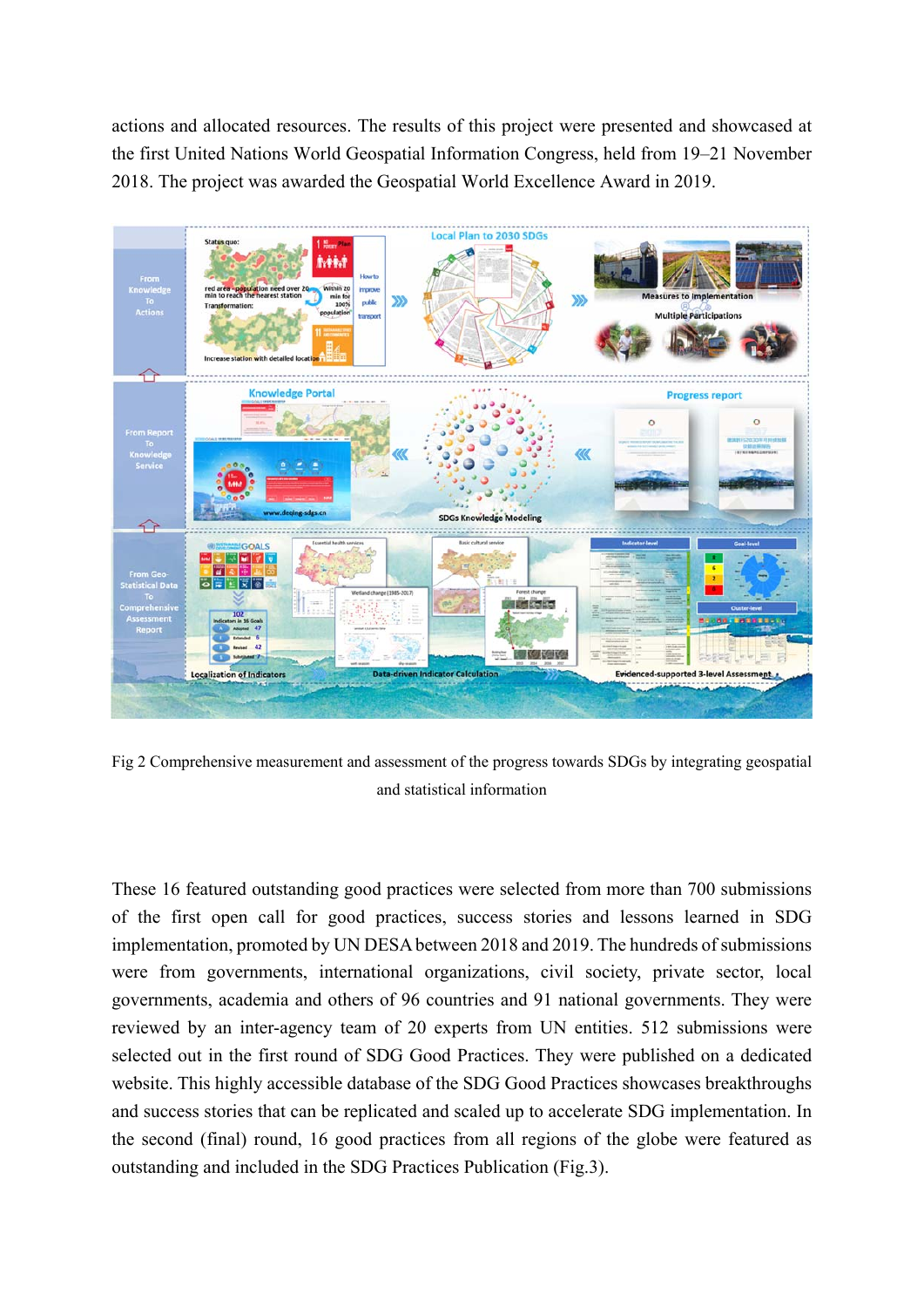

Fig 3 SDGs local monitoring - China's Pilot Practice on the UN DESA SDGs knowledge platform

For more information about this geospatial information-enabled SDGs local monitoring practice, you are welcome to visit UN DESA SDGs knowledge platform (https://sustainabledevelopment.un.org/partnerships/goodpractices). If you would like to know more about the methodology and results of this pioneer project, please read the following papers published in ISPRS International Journal of Geo-Information and other journals.

## Reference

- [1] Jun Chen. Zhilin Li. 2018. China tracks its progress on SDGs 184 | NATURE | 563‐ 8 NOVEMBER 2018
- [2] Jun Chen, Peng S, Chen H, et al. A Comprehensive Measurement of Progress toward Local SDGs with Geospatial Information: Methodology and Lessons Learned[J]. ISPRS International Journal of Geo‐Information, 2020, 9(9): 522.

[3] Liu, S.; Jianjun Bai; Jun Chen. Measuring SDG 15 at the County Scale: Localization and Practice of SDGs